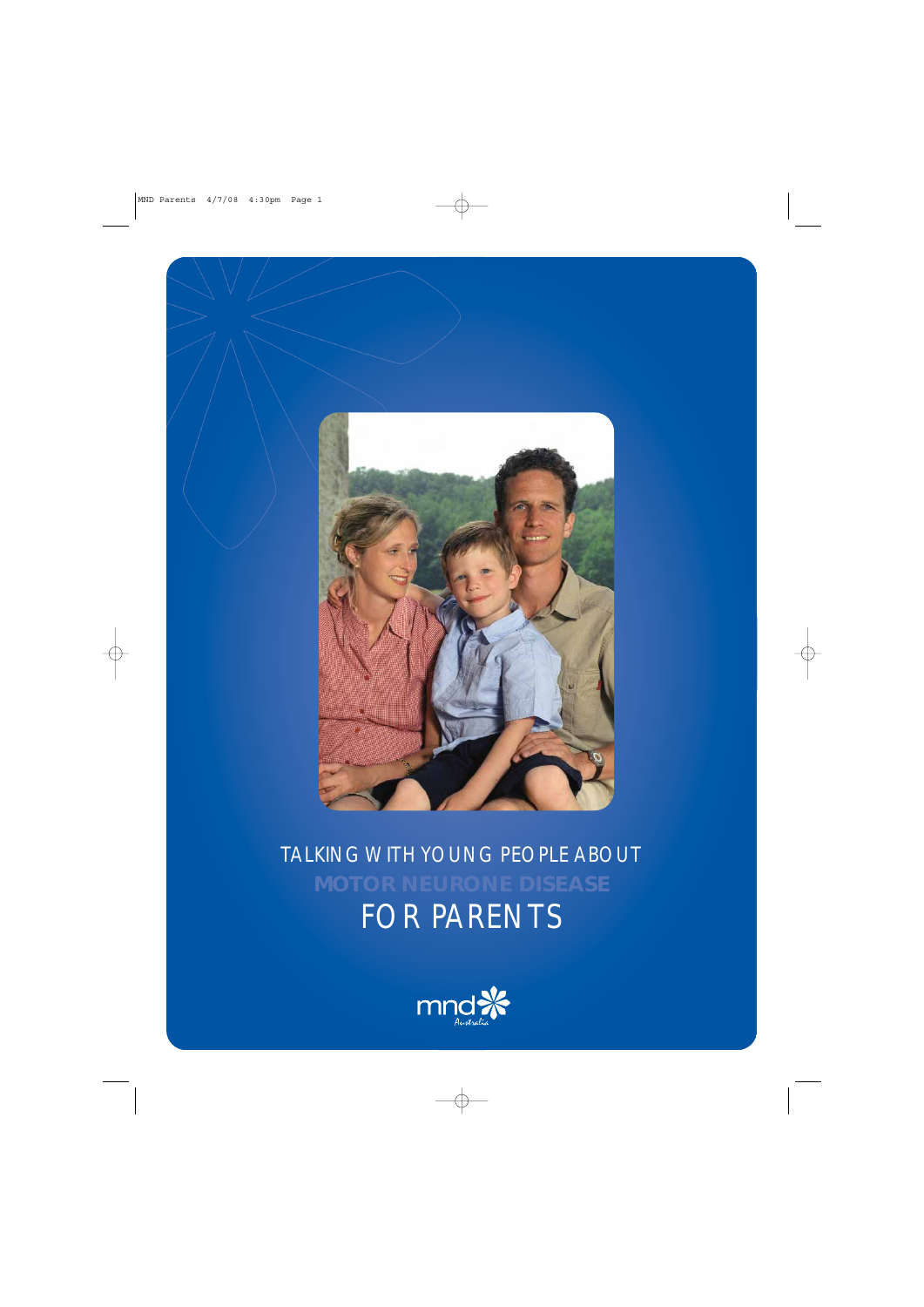

### **CONTENTS**

| TALKING WITH YOUNG PEOPLE ABOUT MND page 3 |
|--------------------------------------------|
| TELLING CHILDREN ABOUT MND 4               |
|                                            |
|                                            |
|                                            |
|                                            |
|                                            |
|                                            |
|                                            |
| INFORMATION FOR PARENTS & CHILDREN 17      |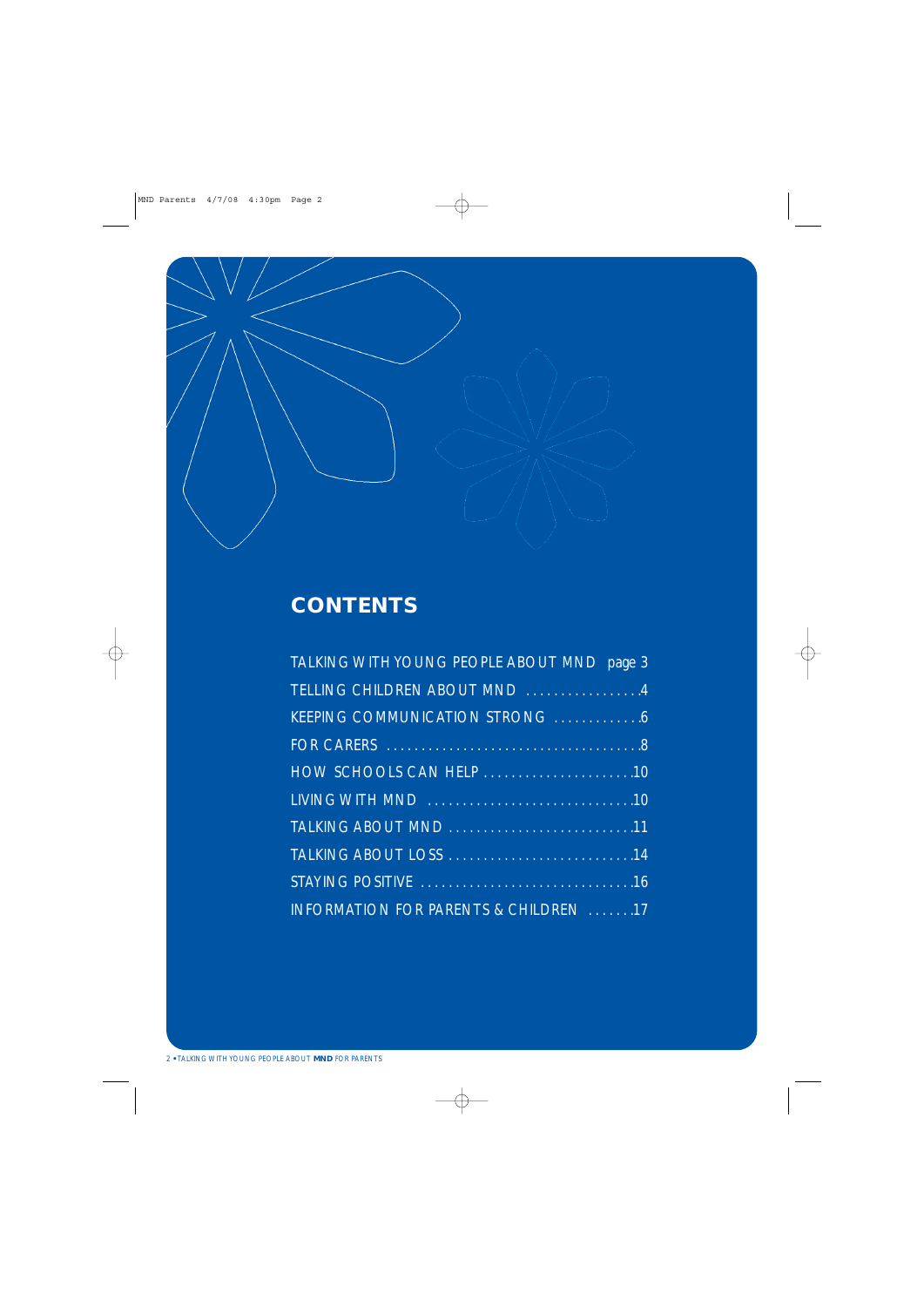### TALKING WITH YOUNG PEOPLE ABOUT MND

**This booklet has been written for parents making the difficult journey with Motor Neurone Disease (MND). It is part of the Information Pack,'Talking with Young People about MND'.The pack includes information that you may find helpful for your children, their friends, the children's schools and the health professionals you may be in contact with. Please feel free to copy any part of the pack or request additional copies.**

The suggestions in this booklet are from parents and children who want to share their experience of living with MND with other families.

Some of Australia's leading counsellors and health specialists with experience in supporting people with a life-threatening disease have also provided their advice.

There are suggestions for ways of talking with your children following a diagnosis of MND, and ideas about how to keep communication strong as time goes by.

### "It's important to constantly keep open lines of communication. The children need to know how they can help and what they need to do but also be given enough freedom to get away and have some fun."

How you talk about MND will be different depending upon your own style and your children's ages, so there are different ideas for talking with different age groups.

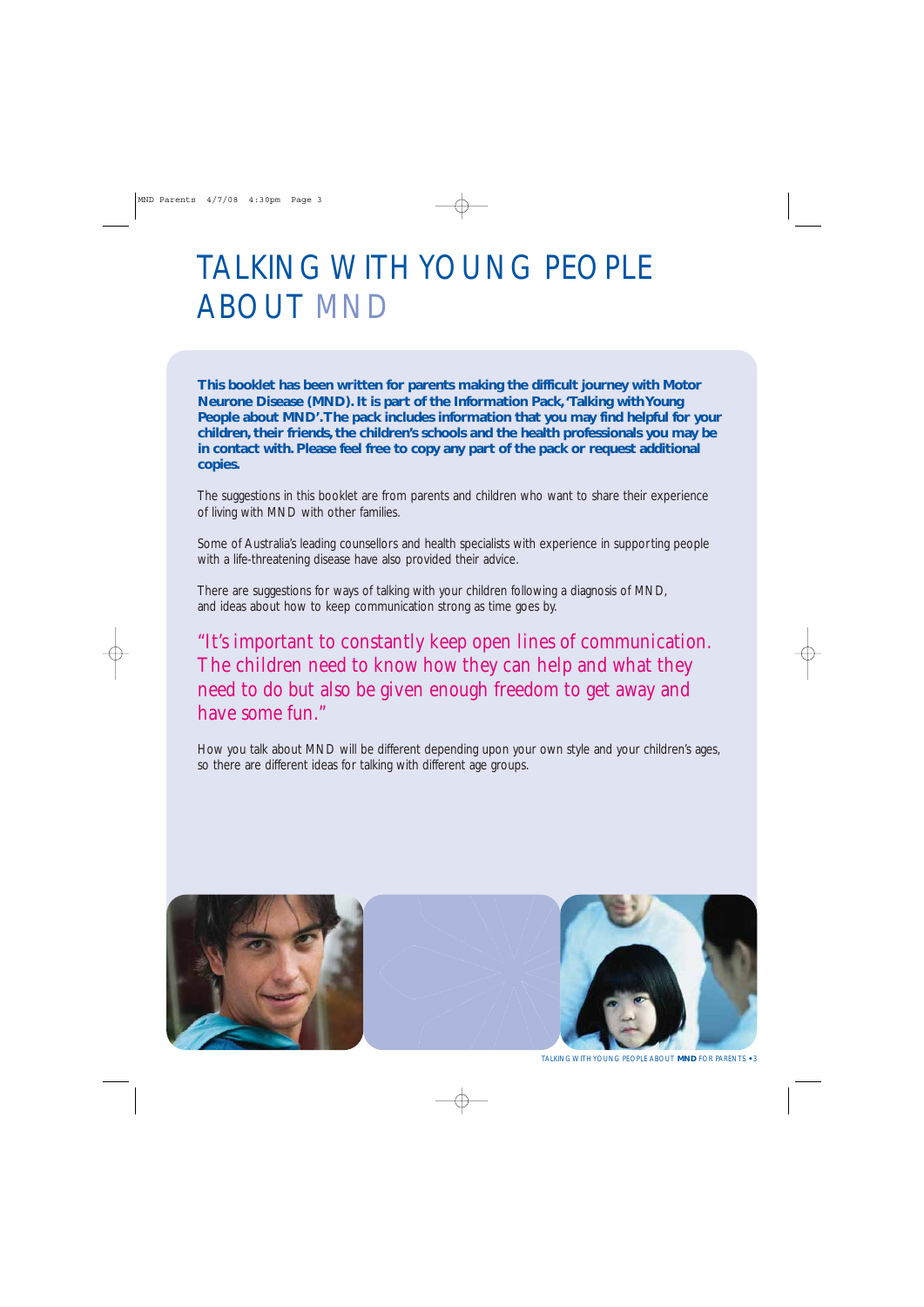## TELLING CHILDREN ABOUT MND

### **WHEN MND IS DIAGNOSED**

A person diagnosed with MND is suddenly faced with unwelcome and frightening changes that will affect them and the whole family.Their confidence and sense of self esteem can seem undermined. Many parents remember how shocked and sad they felt at the time that MND was confirmed.They describe their reactions as so 'mind-numbing' or 'devastating' that they didn't feel strong enough or informed enough about MND to tell their children until later - sometimes weeks later.

### **WHEN IS THE 'RIGHT' TIME TO TELL?**

One of the hardest things to face is how and when to tell the children. Family counsellors recommend telling children about serious news as soon as you can.They have found that even very young children can

detect their parents' unhappiness and anxiety. Fear develops quickly if children are left to 'guess' about what is going on. They are likely to start worrying that it must be their fault, something naughty they've done.

### **WHO IS THE BEST PERSON TO TELL THEM?**

It can take a lot of pressure off if you can arrange for your doctor or another health professional to tell the children with you there.This lets you be comforters for your children, rather than the bearers of upsetting news.

If you can't organise a meeting or want to tell the children yourselves, it can help to rehearse what you want to say with someone who understands the situation.Talk to your local Motor Neurone Disease Association about getting in touch with another parent who understands the MND experience. Someone who really knows

what you are going through can be very helpful. If you think you might get very upset and may not be able to tell the children well, ask a favourite aunt or uncle, or someone you know that they like and trust, to tell them for you, or with you.

It helps if the children can see that even if you are upset and sad you can still talk about having MND.When you feel able to talk things over with them, choose a quiet, comfortable place where you won't be disturbed. Being in a place where the children feel at ease - in the park, or walking along the beach - can reduce a sense of being 'confronted' by bad news.

Don't worry if you feel you don't get it quite right the first time.Your children will understand that they are loved and included, even if your message is unclear. You may have to repeat some information later.Younger children can forget things quickly and may not be able to take in all



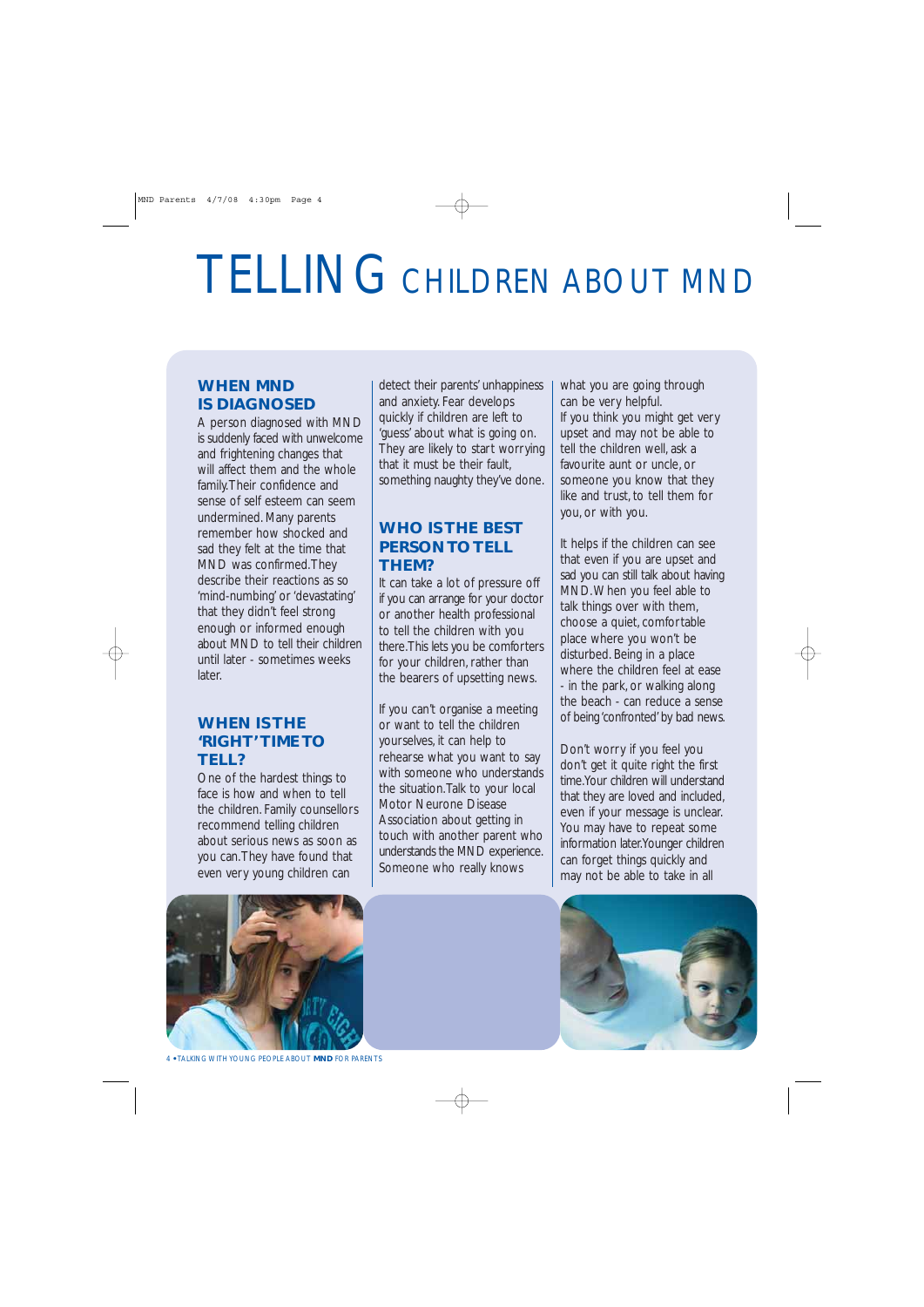



the information when they are first told.

### **WHAT MIGHT BE HELPFUL TO SAY?**

Find out first what they already know - they may have overheard whispers which have given them a false picture.You could ask them something like:

"What do you know about Mum being so tired"?

or "What would you like to know about Daddy's legs?"

Then fill in any essential information they don't already know.

For older children, you could give them the booklet for their age group from this pack and use it as a basis for discussion. Books to read with young children are recommended on the back pages.

Help them put their feelings into words.You might say something like:

"It felt scary when the doctor said I have MND. Sometimes it still does - but I'm having my good days ... I'll get my head around it ...". How are you feeling"?

Give them a hug for sharing their feelings. Reassure them that you'll get through this time together.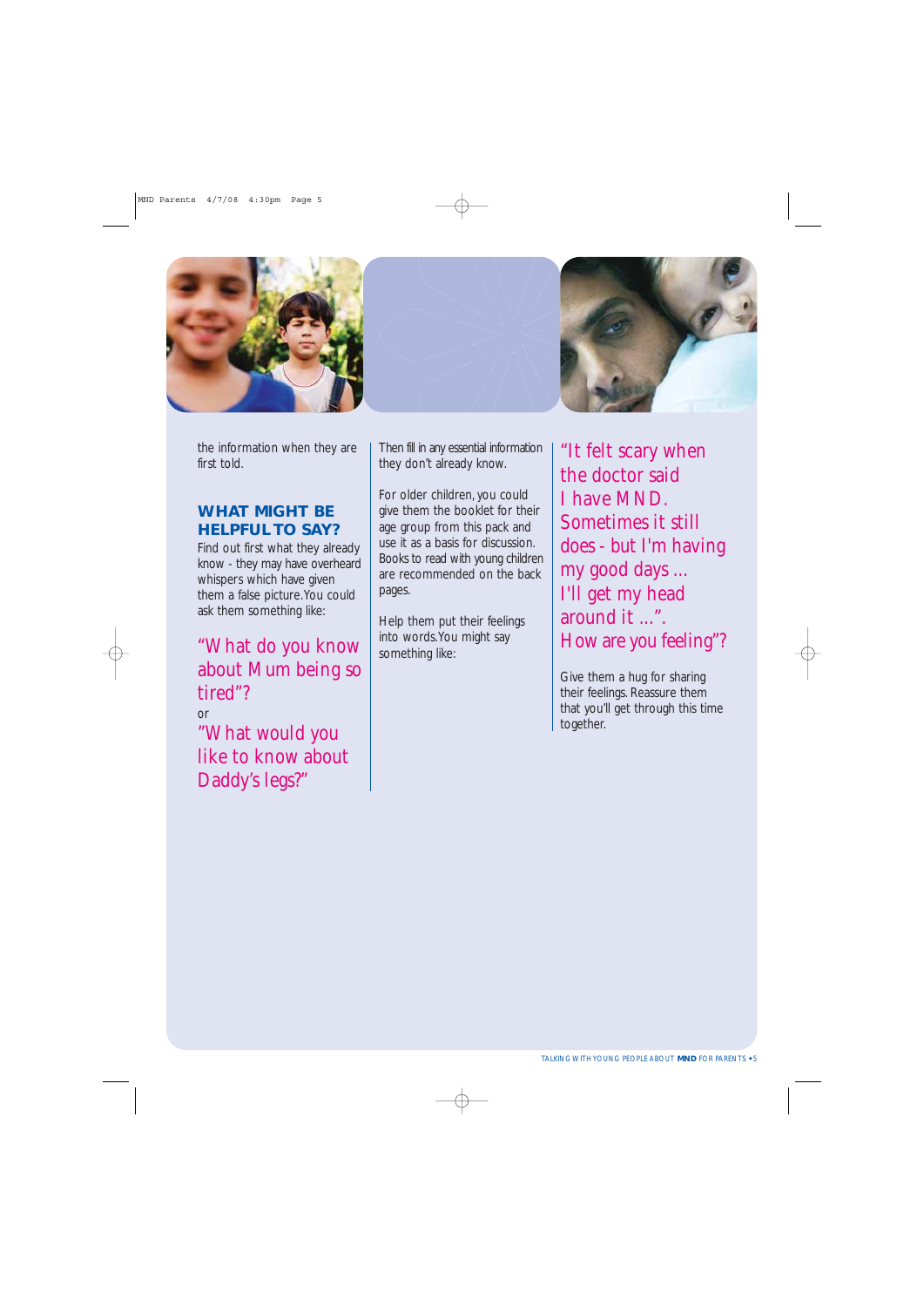### KEEPING COMMUNICATION STRONG

**Keep encouraging your children to ask questions as Mum or Dad's MND progresses, so they can understand what's happening – in their own way.**

### **Continue to reassure them that it's not their fault, that no-one is to blame for it.**

Praise and encourage your children as often as you can. If you have difficulty talking, you can still hold up a 'flash card' that says:"You did really well"; "I'm proud of you";"I love you". Body language like the 'thumbs up' sign or blowing a kiss can be as reassuring for a child as actual words.Think up a few signs of your own to let your kids know how you feel about them.

Have bright things around the house - photos of happy times, cartoons and paintings, colour & lightness.

Keep life as 'ordinary' as you can but also try to make your children, together or on their own, feel special sometimes. One dad with MND takes his children out of school one day a month to do something special together.

Involve the kids in making decisions about the future, such as planning a holiday, deciding on weekend activities, organising a birthday party.

Encourage them to keep up their normal interests, sports and friendships.Your family and friends may be able to help with rides to school and social activities if you are pressed time.

Show your sense of fun so that the children know it's OK to be happy too, and that you love them even when you're all being silly.

"Keep trying to have fun. We had friends with young kids about 6 and 7 they were great and really lifted dad's spirits. He used to take them for rides on the back of his motorized wheel chair at the park."

Prepare children for change. Involve them in decisions about planning ahead, new equipment, modifications to the house and so on.



6 **•** TALKING WITH YOUNG PEOPLE ABOUT **MND** FOR PARENTS

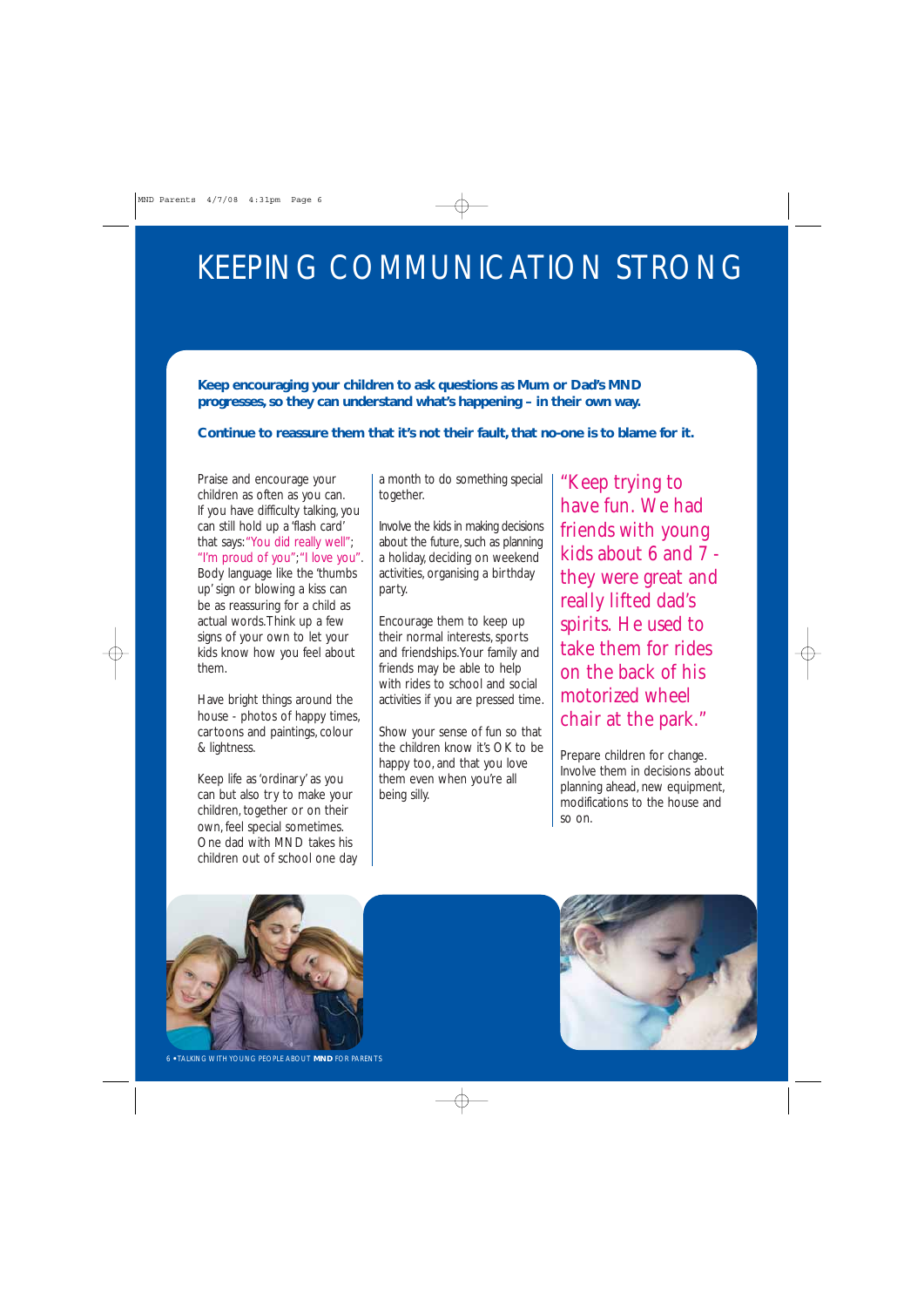Invite your older children to sit in on meetings with the health care team. Before the meeting, talk with them about any questions they would like to ask the team. Ideas for the health team are included in the 'For Health Professionals' booklet in this information pack.

Encourage the kids to concentrate on what they can do rather than what they can't - for their family and friends - their parents - and for themselves.

Keep things as 'normal' as you can - don't change any agreements you have already established about behaviour, bed times coming home from school or social events.

"Some families find it helpful to make a series of signs for their bedroom doors that make it clear what is happening. Signs might say things like ... I NEED TIME ALONE or I NEED

SOMEONE TO TALK TO … or ASK ME WHAT'S WRONG or I'M ANGRY/SCARED/ WORRIED … or DON'T ASK ME HOW I FEEL … whatever fits."

Like every family, there will be times when family unity breaks down for a while, as feelings get too much or somebody's frustration turns into misery or anger.

**Children may feel an increase in anxiety about other changes at home. It's important that they don't feel 'forgotten' or unimportant.Tell them regularly that you love them and want them to be happy and enjoying themselves.**



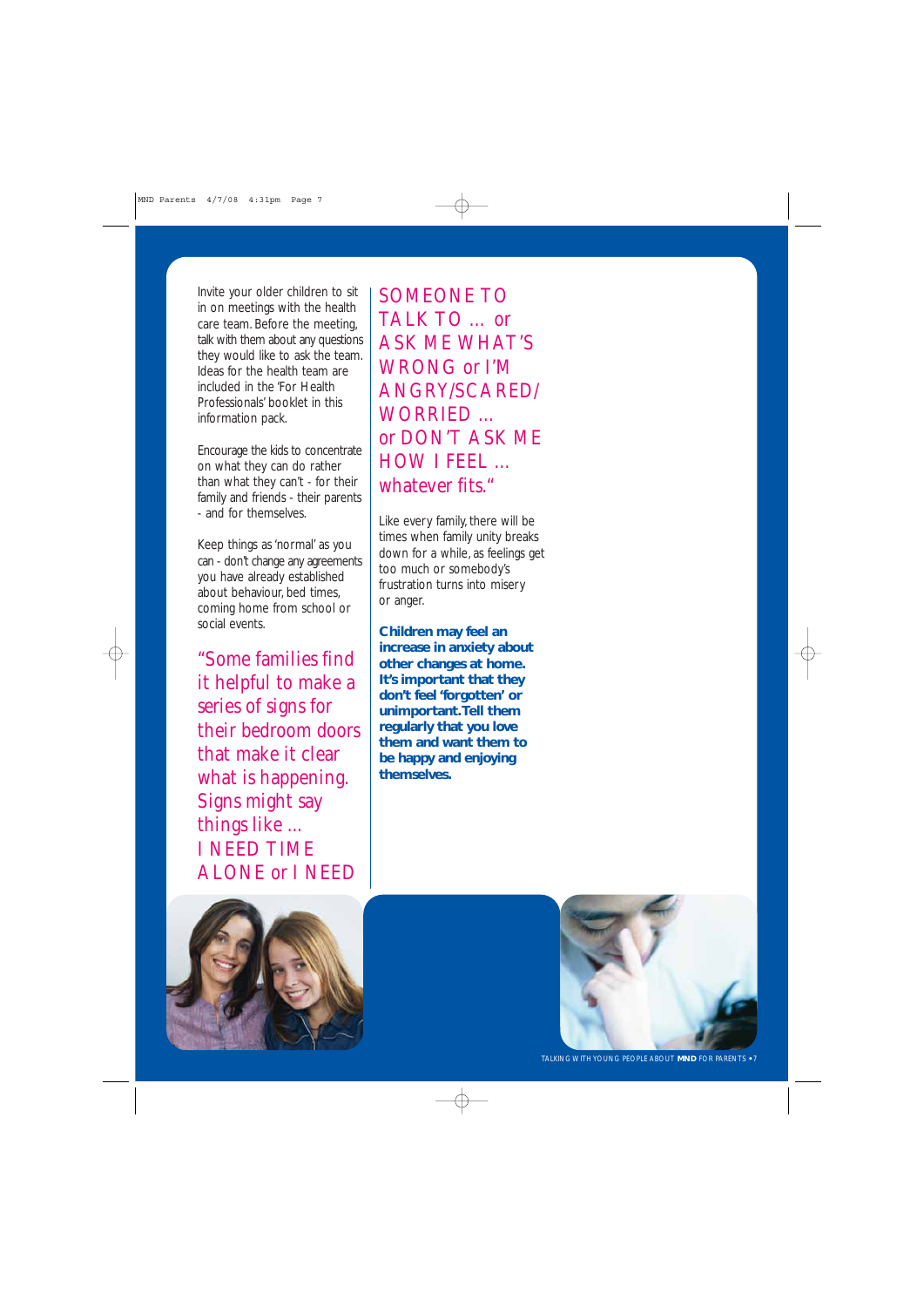# FOR CARERS

**If you're providing most of the primary care at home, you need to look after your own health and energy. Other carers have found these strategies helpful.**

- **•** Don't try to 'go it alone'. Look for help from the community services organisations in your area.They can make a big difference to how you, your partner and the children manage living with MND. Ask them to provide you with some respite, 'time out,' when you need a break.
- **•** Keep your stress levels down by regular debriefing.Talk things over with a counsellor or someone who will listen to you properly. Choose someone who encourages and energises you to keep your strength up as a primary carer.
- **•** A 'How I'm feeling today' chart on a door or the fridge can be useful. It's just a sheet of paper with statements on it like: "I need a hug please", "A bit of space needed today", "Great day let's do something nice!" A fridge magnet can be used to point to the 'Feelings of the Day'.
- **•** Family and friends may be able to give you a hand on a regular basis. Negotiate with them about what they're comfortable doing - maybe taking the kids to after-school events; keeping your partner company while you get out for a breather; weeding the front garden; or taking the dog for a walk.
- **•** A counsellor who works with families living with MND suggests that two hours a week from another person is a reasonable time to ask for.
- **•** Support programs can also be very helpful. Ask about the ones run by your local Motor Neurone Disease Association.
- **•** A psychologist has suggested watching TV shows like 'Australian Story' together as a way of keeping positive and optimistic.These shows are about the lives of people who have come through very difficult situations, and are stronger as a result.





8 **•** TALKING WITH YOUNG PEOPLE ABOUT **MND** FOR PARENTS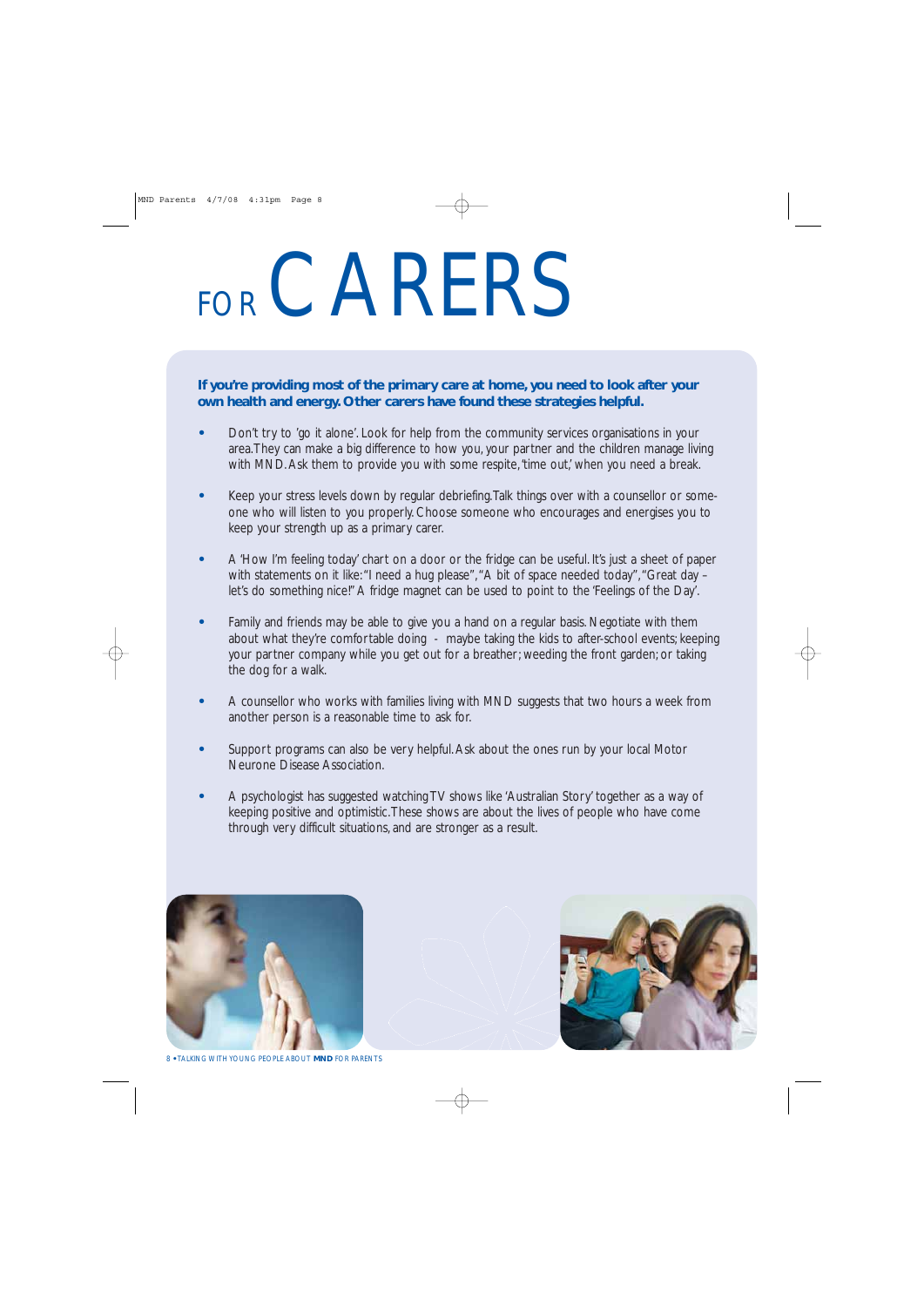



- **•** Keep pressure off the kids. Parents can sometimes expect their children to help out too much, when they are trying to cope with their own complicated young lives.
- **•** Encourage your older children to make contact with other young people who know about MND and can reflect on what worked to help them.
- **•** Reassure the children that you'll get through this difficult time together. A parent who has been there herself suggests:

### "It helps if you and the children take each day as it comes, and to do your best for just that day."

**•** Keep a balance between sad things and hopeful ones.

"After any serious discussion, always distract when 'enough is enough' for that child, that parent, by doing something enjoyable. This teaches children life skills - how to limit focus on distressing things, how to live with pain and happiness side by side."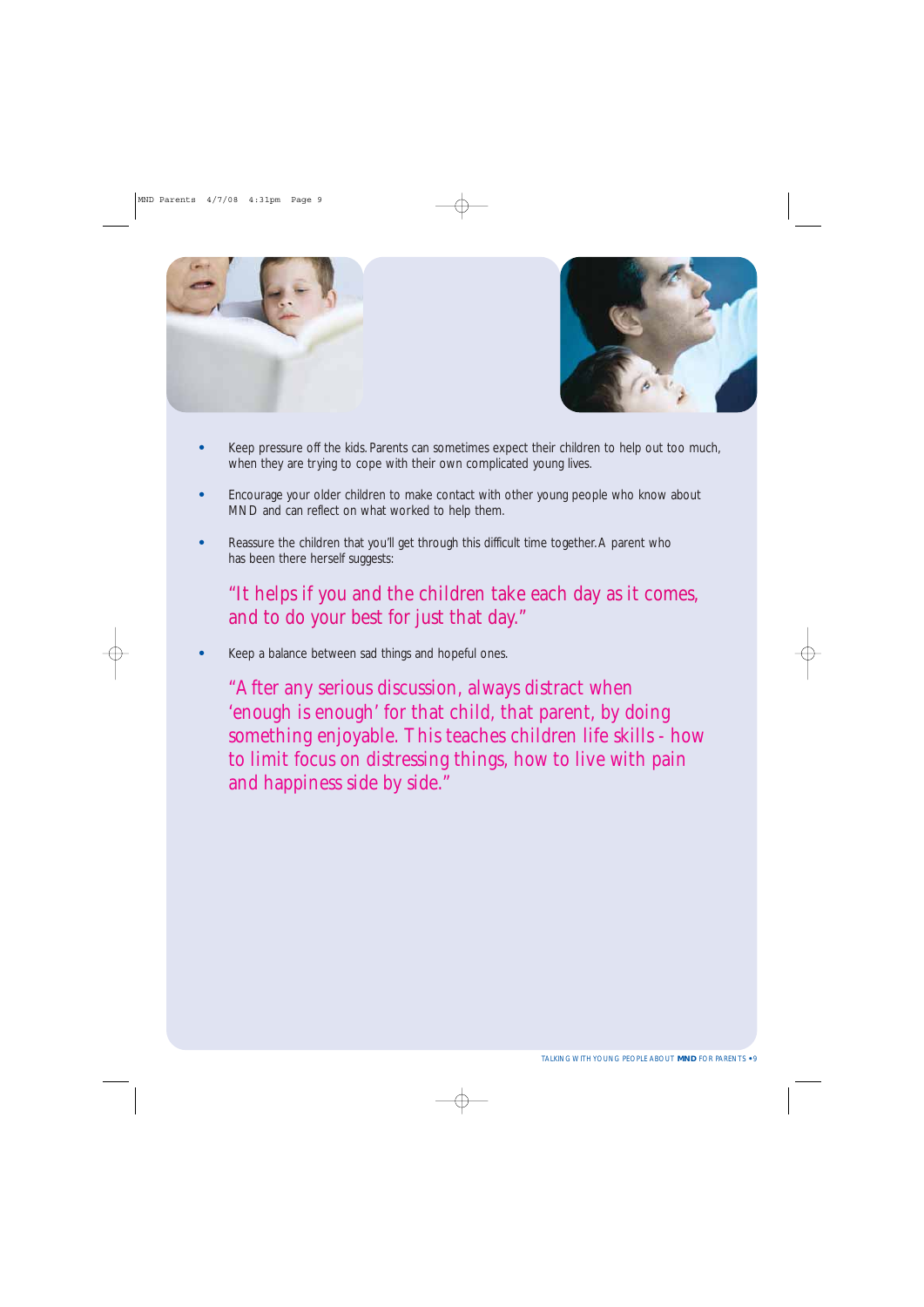# HOW SCHOOLS CAN HELP

**Children's schools become a very important part of their lives when a parent is ill. Your 'Talking with Young People' pack contains a booklet 'For Schools'. It suggests to teachers and other school staff how they can contribute to supporting the children's studies and their sense of well-being.You may want to copy it to give to the Principal or a number of different teachers.**

**Make sure the school understands that your children probably don't want to receive obvious extra attention. Most children want life at school to remain as 'ordinary' as possible.**

**It would be very helpful to the school staff if you could let them know of any changes at home that might affect your children's emotions and performance.**

## LIVING WITH MND

MND progresses more quickly for some people than for others. If it progresses slowly there is more opportunity to adjust to each change and to maintain regular family activities and routines and roles. Changes and their impact on family life will be more difficult to manage if MND progresses quickly.

### "Do everything together you possibly can. Don't put anything off, that special trip, extra time together. Deal with today. Plan for tomorrow".

It's a strange thing to say, but there are positives as well as negatives when a family has to share a serious illness.

It is a sad experience, because no-one ever chooses to have MND. But living with it can help your family to support and love each other in a deeper way than you might have expected. You have the opportunity and time to focus on just how important relationships are, and to put quality time into them. Other parents recall how they grew to realise that all communications were precious and how valuable it was just talking and doing things together.

### "MND doesn't stop bad things happening - but it doesn't stop us doing good things!"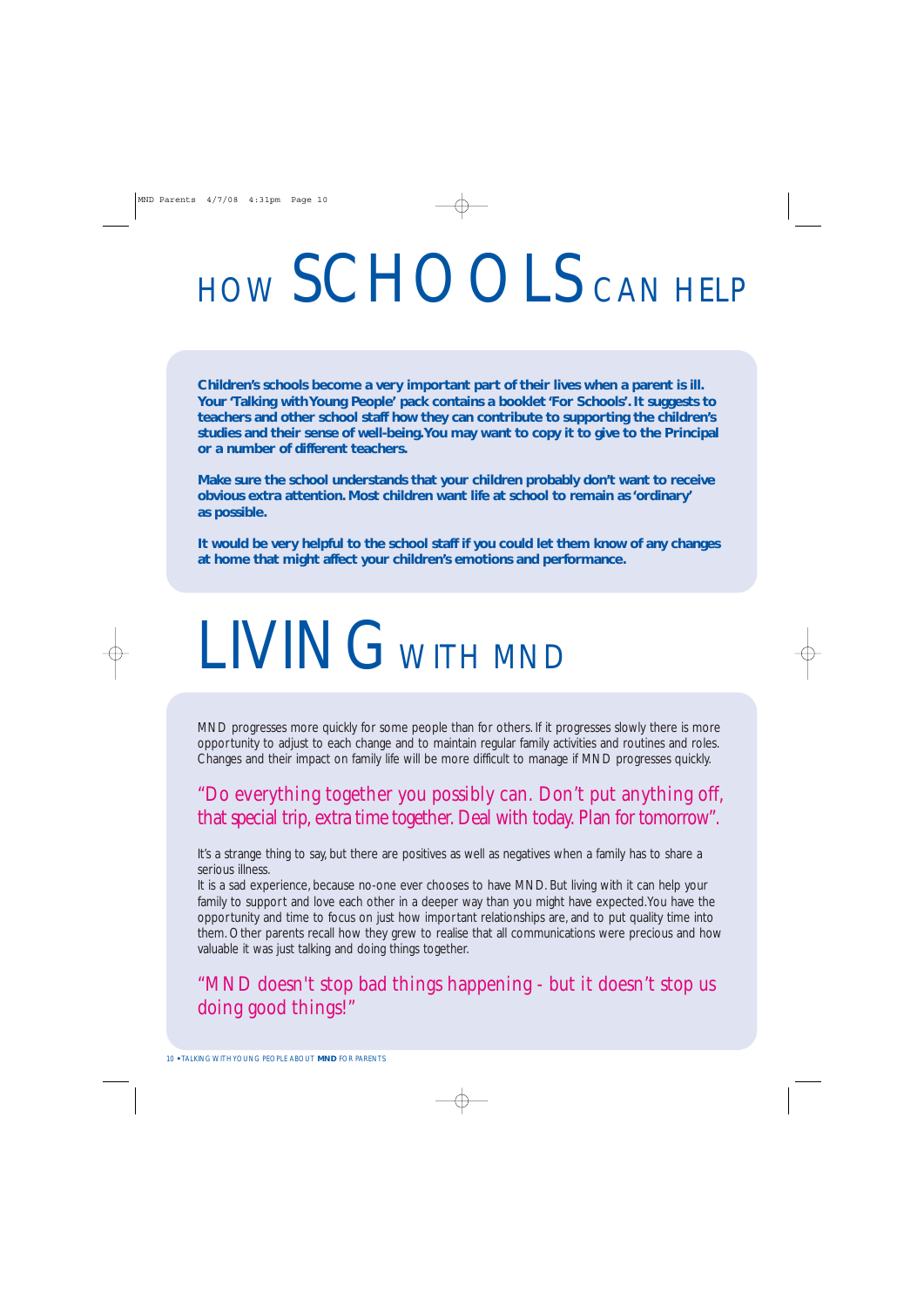# TALKINGABOUT MND

### **UNDER 4 YEAR OLDS**

Children under 4 are usually too young to discuss things in depth, but they can become frightened very quickly if they have to guess why their parents are sad. Keep your explanation simple:

"Poor Mummy's feeling sick, or tired. It's not your fault. Mummy and Daddy love you very much, and we'll look after you".

Family counsellors recommend the ideas below as the best ways to communicate with young children.

- **•** Keep them happy, secure and worry free
- **•** Encourage them to do positive things with their parent with MND, such as having regular times for a cuddle and chat
- **•** Reassure them every day that you love them very much.



### **4 TO 8 YEAR OLDS**

This age group focuses on the 'now.' They don't think very far ahead, or question the cause and effect of things. One minute they might ask you quite searching questions about mummy or daddy's illness and seem really upset.The next, they're outside playing happily.

They won't want a lot of information about MND, but they may feel anxious that the problem may be their fault, a punishment for something 'naughty' they've done.

Reassure them that they haven't caused mummy or daddy's illness - that no-one is to blame.

Children in this age group tend to be obsessed with bugs and germs. They are likely to think that MND is 'germy' and dangerous. Make sure that they know that they can still kiss and hug you and sit on your lap and they won't 'catch' anything. If you can, give your partner a hug and a kiss to show your child that it's safe for them to do it too.

However, it's better not to force a child to get physically closer to mummy or daddy if they show any reluctance or fear. Some children have a natural resistance that will only be overcome if it's not made into a big deal.

### **8 TO 12 YEAR OLDS**

It's not so difficult talking about MND with pre-teens.They're beginning to want to be included, respected and listened to within the family.

They usually won't want to know much about mum or dad's condition early on, but will probably ask more questions as it changes. When they do, ask them: "What exactly would you like to know?" Answer honestly and ask if they would like some more information. Let them decide what and how much they want.

Your Talking with Young People pack contains a booklet about MND specially written for this age group.You might like to give it to them, and then set a time to talk about things when they've had a chance to read it.



TALKING WITH YOUNG PEOPLE ABOUT **MND** FOR PARENTS **•** 11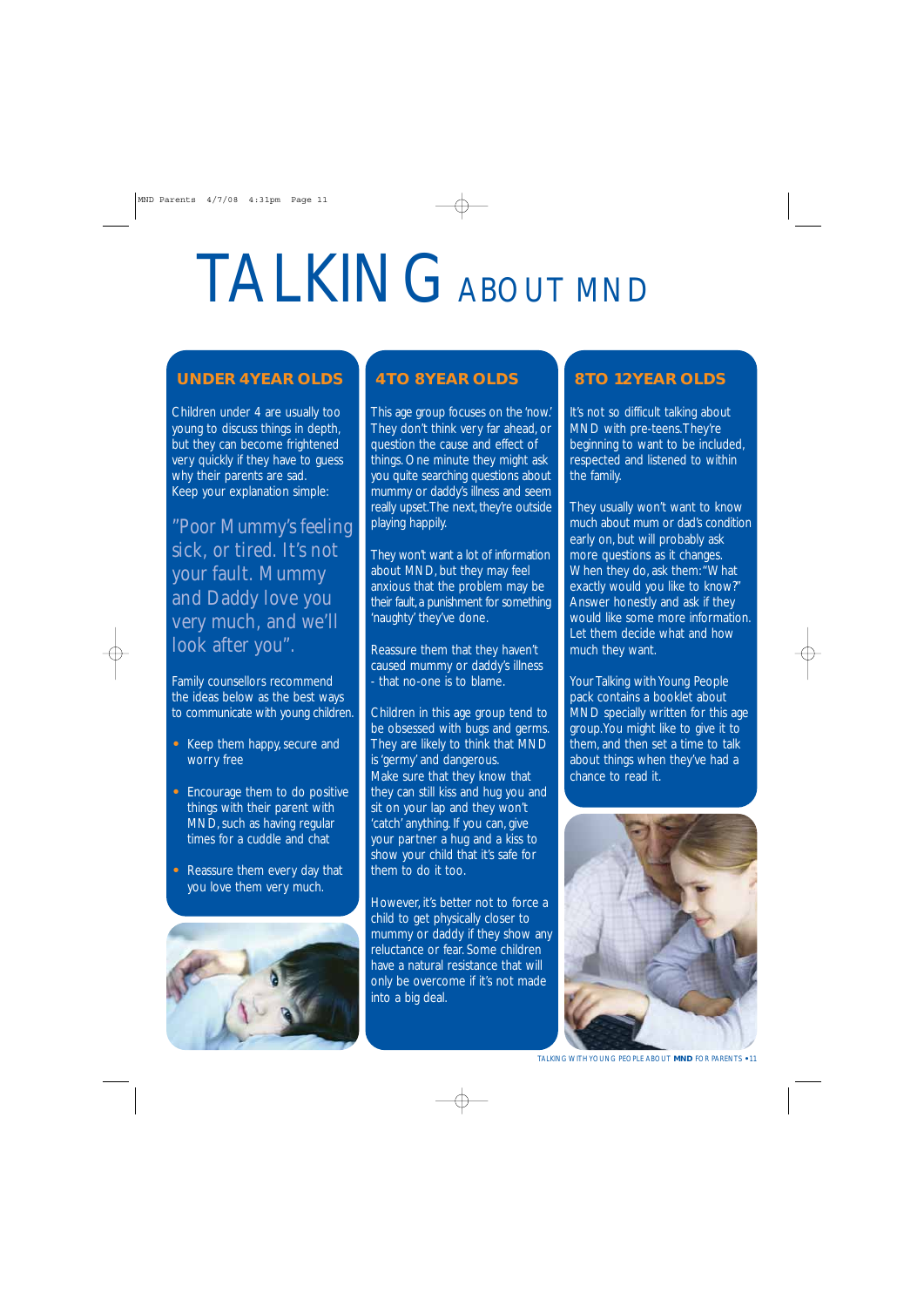### **TEENAGERS**

When you talk with your teenagers about the diagnosis of MND they may act 'cool' rather than show their real feelings. Older teens may adopt a very adult air, and try to reassure you that they're OK, they're under control, not to worry about them.

Underneath they may be busy juggling their fears and emotions with their own worries about their 'identity', their acceptance by their peer group, how to be taken seriously by adults, and getting their homework done. By 15 or so they are also beginning to move away from family-centred activities and issues towards being a young adult in their own circle.

As you know, teenagers change rapidly as their puberty hormones 'kick in'.They are at that age when their own appearance, wearing the 'right' labels and so on tend to be serious concerns. They will worry that it's going to be hard to keep on doing the things they like with their mates.

Young people may not talk about how much they are hurting, as they don't want to add to mum and dad's worries and stress. Emotionally though, they can be on a roller coaster ride with great ups and downs - flattened by grief one day, behaving like a little kid the next, then suddenly sullen or hostile.

They may feel guilty about having mixed feelings about a parent's illness.They may feel very sad about it most of the time, but also resentful that it's made them 'different' from their friends. They may resent the 'invasion' of their home by an army of health care workers, and the fact that the disease now takes up so much of their parents' time and energy.

Teenagers can feel upset if their mum or dad with MND develops 'emotional lability' - laughing and crying unexpectedly or inappropriately - or has symptoms such as trouble sitting up straight, dribbling or unclear speech. They might stop bringing their friends home, or start staying away from the house a lot.

"I used to worry about what other people would think when they saw or met Dad in the later stages. He'd wear a headband to stop his head from falling forward, and although it was functional, it wasn't stylish! I remember feeling embarrassed about him being in the wheelchair and having drink-stands/ talking computers etc, even though everyone told me not to be."

Sometimes parents fear they are losing control of the situation. It's natural then to want to protect teenagers from too much reality. But this age group can talk about the future and loss with a lot of young adult intelligence. One-to-one discussion is more effective for young people.



12 **•** TALKING WITH YOUNG PEOPLE ABOUT **MND** FOR PARENTS

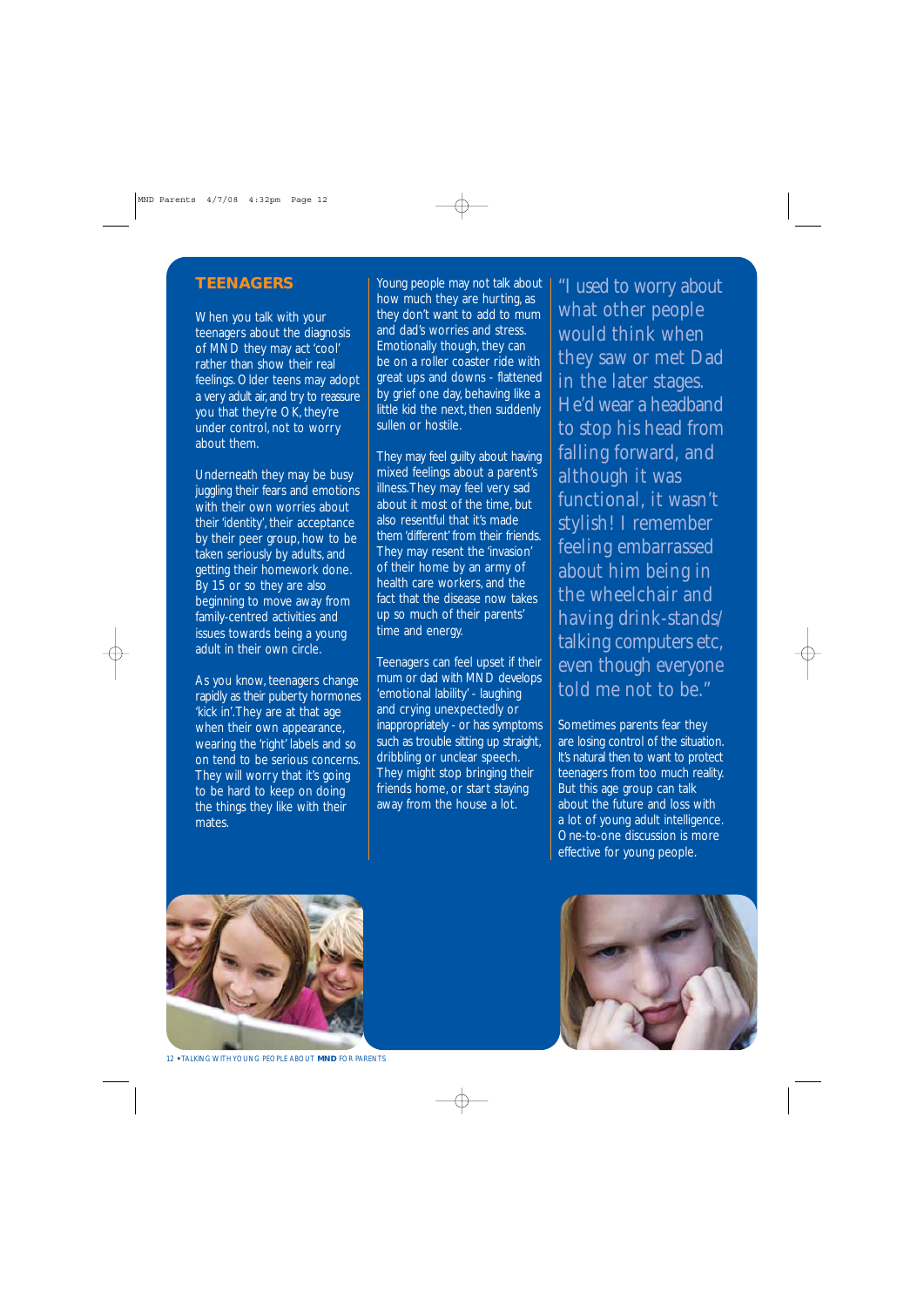If you can, take your teenager to a 'cool' place like a popular coffee shop at a quiet time, or a walk in the local park. It shows them that you regard them as more of an adult than a kid.

As MND progresses, it's important for teenagers to spend quality time with their parents.They need the chance to build and strengthen their bond of love. It will also help them look at themselves later as a good person, someone who behaved decently.This is critical for helping them develop a sense of self-respect.

- **•** It can be important for a teenager's self esteem to contribute something to their parent's care, but not to be overwhelmed by it.Try to help them get a good balance between sharing some of the caring, going out with their friends and continuing their other normal activities.
- **•** Some parents enjoy competing with their teenagers through an ongoing computer game, or a popular board game. Or they might spend time together on the computer doing research or writing memoirs.
- **•** If communication or movement becomes too difficult, watching videos or listening to music together can be a bonding experience - if you can bear each other's taste!
- **•** Suggest something practical they could do on a regular basis, such as reading out loud the highlights of the news or the sports page each day.

"Don't think that because your parent has MND that they are not interested in your life anymore. I used to sit with dad every day and tell him what I had learnt at school."

**•** Keeping a diary can be helpful for teenagers to record things that happen, their feelings, poems, drawings etc. It can also be used to write down things they want to discuss with their mum or dad.

"I found it really helpful to keep a diary and write down all the things I wanted to tell dad the next day. I did this at night when I went to bed as this is when I used to get really upset . . . So I wrote down what I wanted to say so I could process it and relay it when I wasn't so emotional."



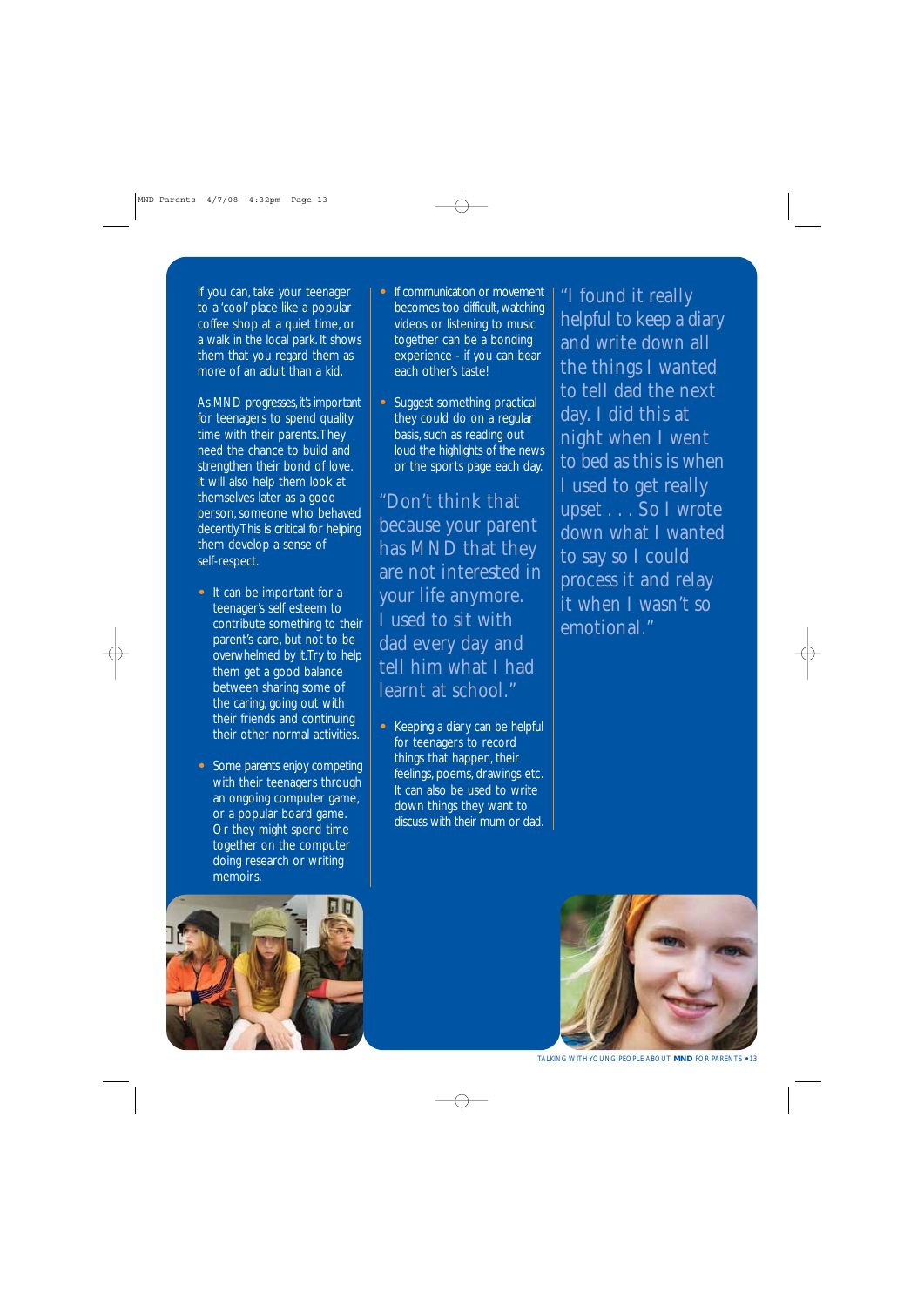# TALKING ABOUT LOSS

**MND is a disease that causes a series of losses. It involves increasing levels of disability and changes in what a person is able to do.**

**You know that at the moment no cure has been found. Most parents find it hard to tell their children that at some time their mum or dad with MND will die, because that can sound as if there's no hope. But there will come a time when you need to prepare the children for the idea of loss and death. How soon to tell them, and how to do it, usually depends on how resilient each child is - how quickly they bounce back from a hard knock.**

**When you do feel ready, these suggestions from other parents and counsellors could help.**

### **UNDER 4 YEAR OLDS**

Change is almost unnoticeable for a small child.Their sense of time is not very strong. As the months go by, they will be aware that it may be harder for mum or dad with MND to physically show them love and affection.

You could compensate for this by letting them play around and sit on your knee if you're in a wheelchair.

Being snuggled up on your lap can be just as reassuring for a little kid as playing a game with you outside.

There are some excellent picture books you can read to 3 and 4 year olds that can help them understand that everything has a special 'life time' - some longer than others.The books other parents recommend are at the back of this booklet.

### **4 TO 8 YEAR OLDS**

Children in this age bracket will usually ask for any information they want. For example, they might ask:"Why won't Daddy play with me any more?"To explain, you could refer to something your child is familiar with, like a toy that isn't working properly. If you're asked: "Is Mummy going to die?"you might say something like:"Well, some time. Some people have a long time to live and some a shorter one. So we're all going to make Mum (or Dad)'s time as good as we can, together.What nice things can we do?"

Encourage your children to do little things to help with caring for mum or dad, such as helping to prepare special meals, or holding their drink bottle for them.

This age group loves stories. Read with them whenever you can. Later on, you may find the books at the back helpful when you need to talk with them about the idea of loss.

### **8 TO 12 YEAR OLDS**

Older children are likely to start asking more penetrating questions as MND progresses. Honest replies to their questions are better than trying to simply make them feel good.

You can prepare your pre-teens to be ready for loss in practical ways.

**•** Give them a beautiful notebook or diary, or start a Memory Box. You can add to it by writing stories from your childhood; funny memories; biggest adventures; favourite pets; best movies, songs and poems. Memory boxes work well when they are filled with drawings, letters, old tickets to shows, photos, small bits of fabric from favourite clothes a picture of your lives together.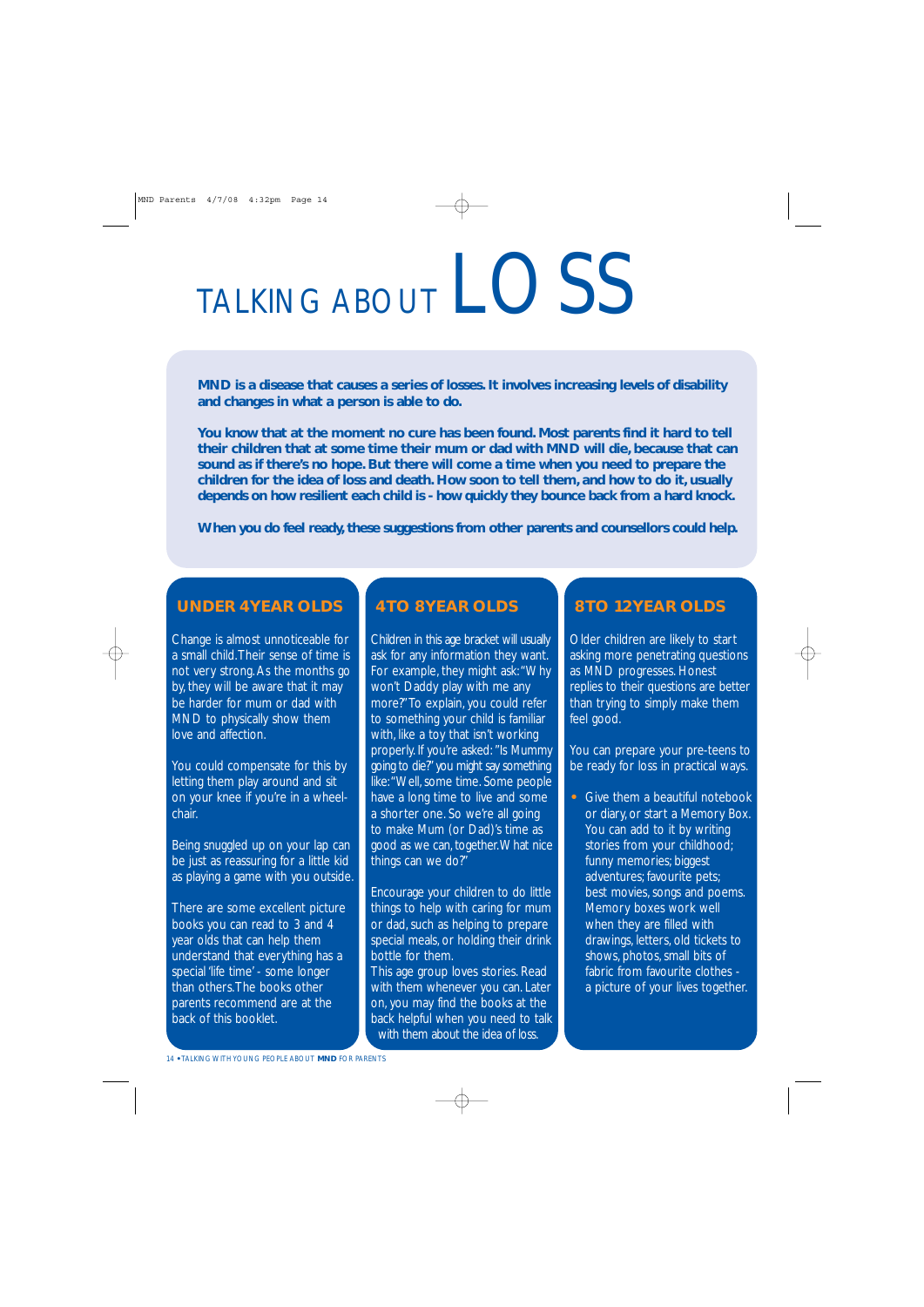- **•** Look for projects to share, like researching your family's history on the Web, playing computer games together, or working on a school project.
- **•** Try to balance bad news with good news. For example, if a new piece of equipment is needed, show the children how it improves mum or dad's comfort.
- **•** Without putting too much responsibility on them, let them participate as a carer. They could help prepare meals, read aloud and run errands.
- **•** Encourage the kids to bring their friends home.

"My dad loved it when me and my brother's friends would come over and sit and talk to him about general stuff going on."



### **TEENAGERS**

Grief affects young people in different ways.They may show their feelings of helplessness, hopelessness and fear of the unknown in the form of moodiness, childish behaviour, missing school or not wanting to come home after school. Counsellors describe other reactions as "anger; shutting off; isolation, sadness; bleakness".

They may be embarrassed and resentful about a parent's physical changes. It helps if mum or dad admits they also find it hard to get used to the changes and sometimes feel embarrassed when people are looking at them.

Sometimes anger can be misdirected at others, especially siblings and friends.These reactions can be very painful for parents as well as the young person.

**Encourage your young people to be angry about the disease, but not with mum or dad. Remind them that MND is rotten, but it's no-one's fault.**

Keep an eye on your children's more negative moods. If they continue and grow darker, think about getting professional help, such as a counsellor who has worked with other families living with a life-threatening illness.

Your local Motor Neurone Disease Association may be able to suggest a counsellor who has worked with families living with an illness like MND.



TALKING WITH YOUNG PEOPLE ABOUT **MND** FOR PARENTS **•** 15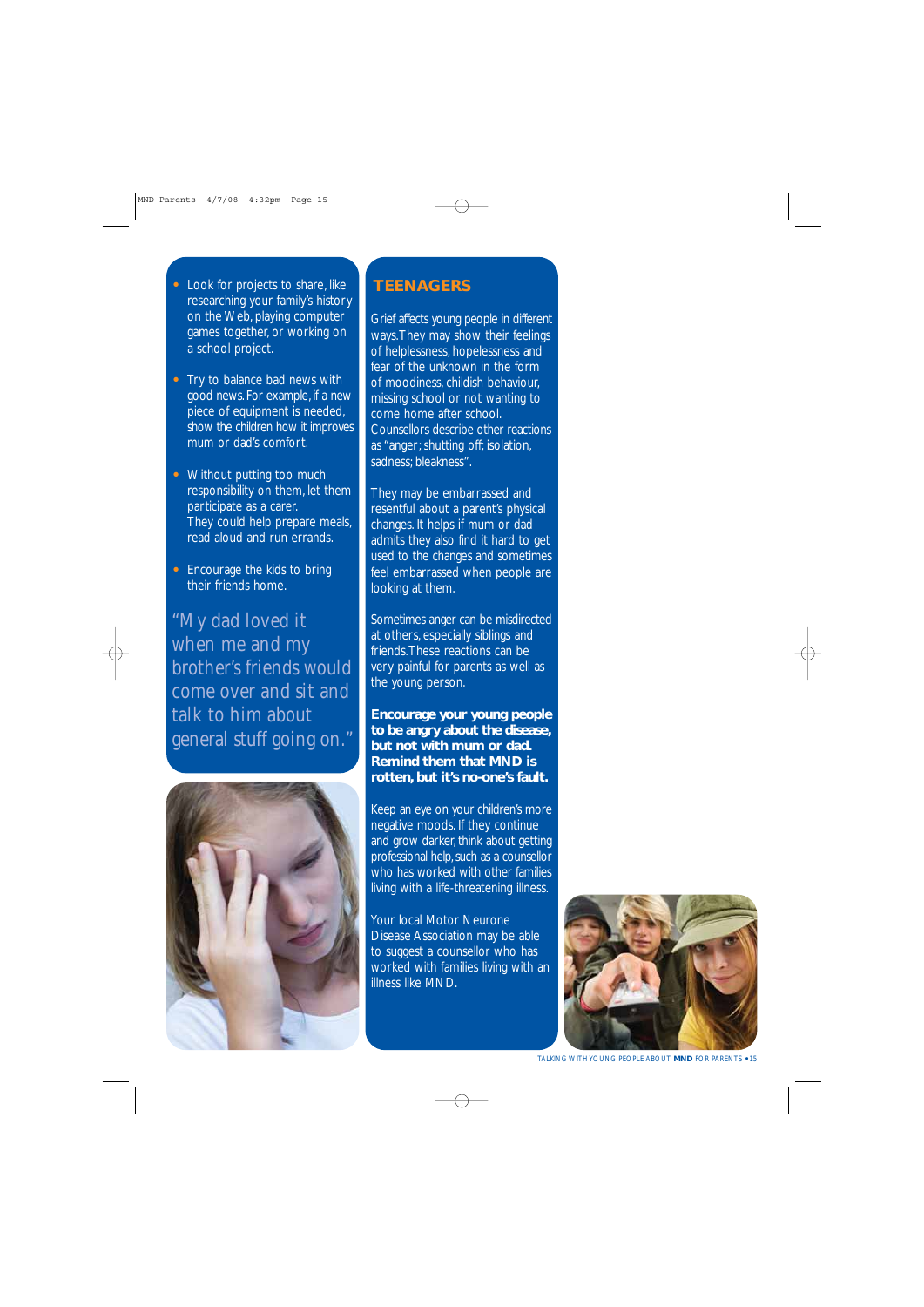# STAYING POSITIVE

It may be difficult sometimes, but young people say it helps if their parents can be realistic and positive. If you can show your children how to manage a really challenging situation like MND, you set them a good example of how to manage tough times in their future.

There may be days when you feel hopeless, overwhelmed, generally fed up and resentful. EVERYONE feels that way sometimes, even when they don't have to cope with a life threatening illness like MND as well.

Try to keep talking to your children during or after a bad patch, as well as during good times.They will learn that it's OK for them to have 'down' days too.You are helping them to learn how to manage life's ups and downs.

It helps to keep yourself as healthy, positive and rested as possible, to focus on what you can do now, and to make the most of each day.

Wherever possible try to see the funny side of things. A sense of humour can often help to relieve stress.

Find new things that you can all do together.

"Dad's attitude helped me and sharing my feelings with friends/family, writing it down, sharing a project that we both felt strongly about writing a book about his life & illness feeling like I was part of the journey."

Hope and courage are very important to a family living with MND. One Dad with MND builds his children's sense of optimism by reminding them:

**"There may be some wonderful outcomes in the future with research such as stem cell research".**

MND is a very hard thing for a family to have to live with. Yet it can also be a chance for every member of the family to grow as an individual and become closer to each other.

Time you spend together can be very precious, a positive focus in life forever.

"It would be an incredible journey … we'd grow close, become friends, get to know each other in a way other parents/children wouldn't."





16 **•** TALKING WITH YOUNG PEOPLE ABOUT **MND** FOR PARENTS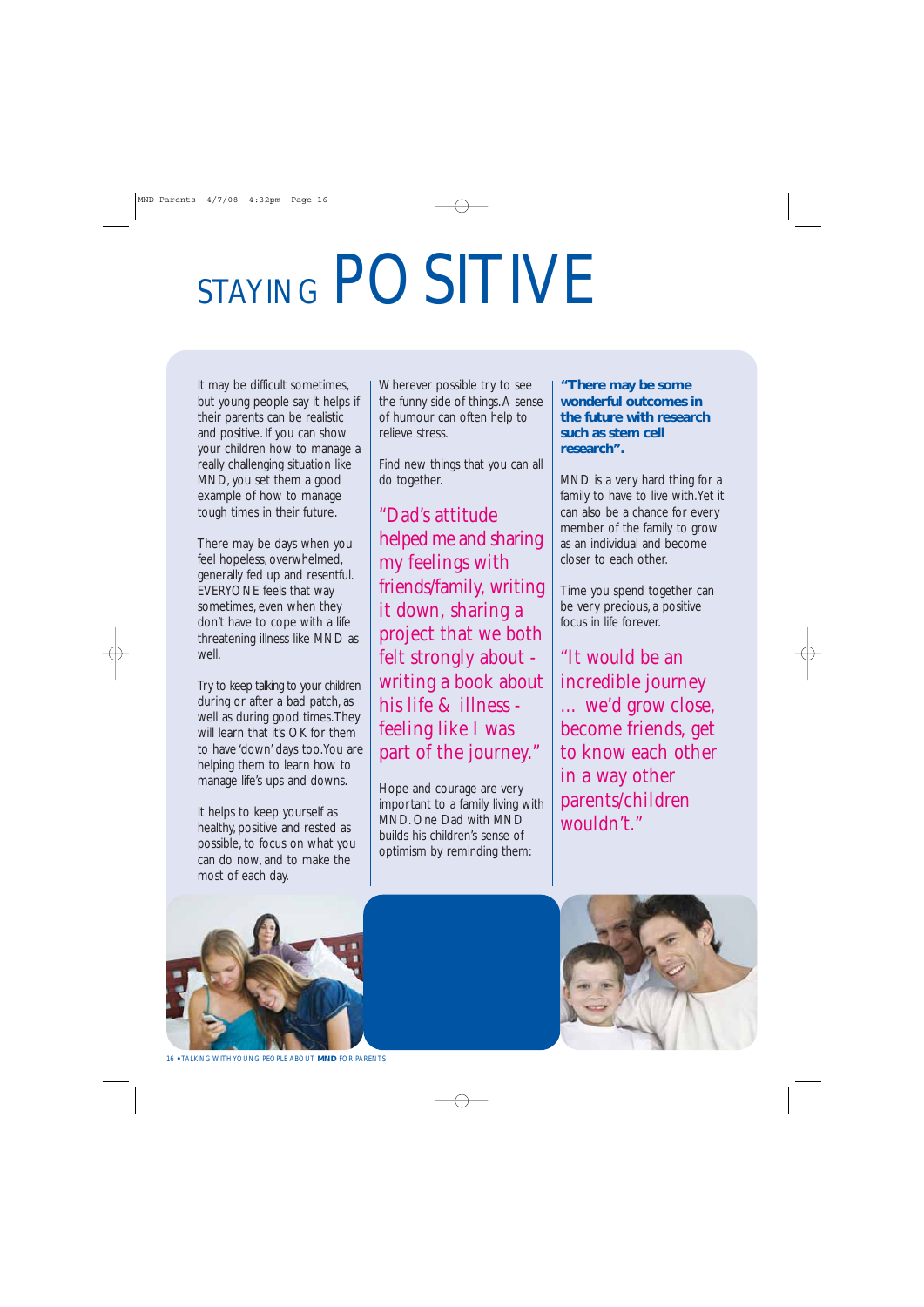## INFORMATION FOR PARENTS AND CHILDREN

**These books & websites are recommended by parents and counsellors. If your local library or bookshop don't have them, ask them to order them for you.**

### **FOR 2 TO 7 YEAR OLDS**

- **•** *Beginnings and Endings with LIFETIMES in Between – A Beautiful Way to Explain Life and Death to Children* by Bryan Melville & Robert Ingpen. A beautifully illustrated book about the natural lifetimes of all things and how sometimes a life can be cut short. Recommended ages: 2 to 6
- **•** *The Fall of Freddie the Leaf* by Leo Buscaglia. A charming picture book about how the seasons change and affect living things. Recommended ages: All



### **FOR 8 TO 12 YEAR OLDS**

- **•** *When Someone Special has MND* from your local Motor Neurone Disease Association
- **•** *Nicki's Mum* by Dot Meharry & Dale Tutill. An intelligent and attractively illustrated story about how a young girl manages when her mother has cancer
- **•** *Sad Isn't Bad: A Good-Grief Guidebook for Kids Dealing With Loss* by Michaelene Mundy. A sensible and easy to read book.
- **•** *When Dinosaurs Die: A Guide to Understanding Death* by Laurie Krasny Brown & Marc Brown. A picture book where friendly dinosaurs explore their problems - the same sort that human beings have.
- **•** *With You and Without You* by A.M. Martin. Mum, Dad and their four children react differently when Dad's told he will die within the year because of his heart condition.
- **•** Y*ou, Me and the Rainbow* by Petrea King.A book to help parents express their love and connectedness with their children.

### **FOR TEENAGERS**

- **•** *The Grieving Teen* a Guide for Teenagers and their Friends by Helen Fitzgerald.This is an e-book, downloadable for a small fee to your home computer from: www.diesel-ebooks.com
- **•** *Something I've never felt before: how teenagers cope with grief* by Doris Zagdanski - an intelligent book for young people.

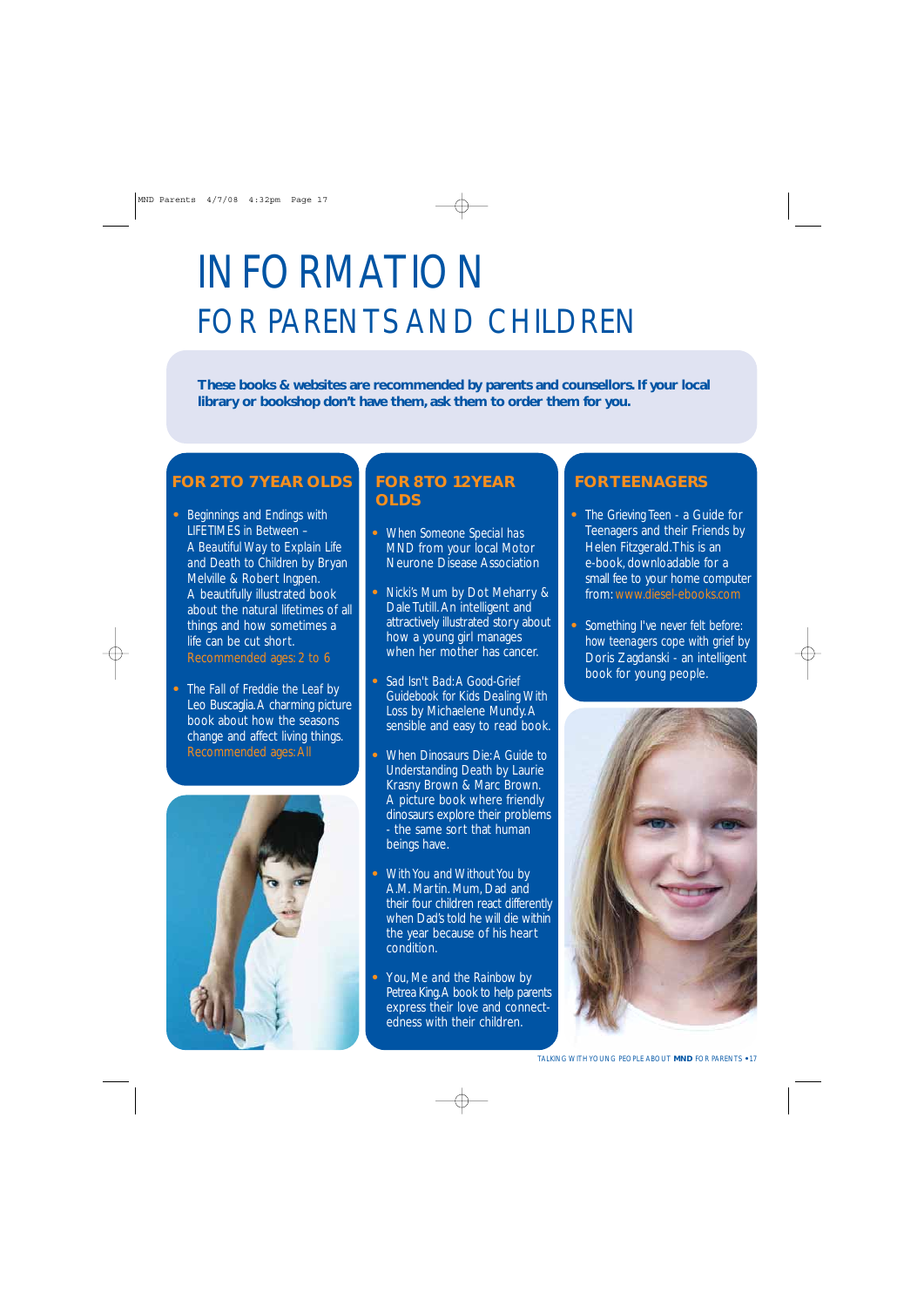## INFORMATION ON THE WEB

- **'When Someone Special has Motor Neurone Disease'** from the MND Association of Victoria, (About MND, Information for Kids) **www.mnd.asn.au**
- **'All for Kids'** Information about MND for young children, adolescents and parents - Canadian ALS Association **www.als.ca/allforkids**
- **"What is ALS?"**  for KIDS - a funny American website for younger children **www.march-of-faces.org/KIDS/moe1.html**
- **Lou Gehrig's Disease (ALS) Nemours Foundation** from America **www.kidshealth.org/kid/grownup/conditions/als.html**
- **Real life stories about people living with MND** from Great Britain **www.mndassociation.org/life\_with\_mnd/experiences\_of\_mnd**
- **MND Research www.mndresearch.asn.au**

![](_page_17_Picture_7.jpeg)

![](_page_17_Picture_8.jpeg)

18 **•** TALKING WITH YOUNG PEOPLE ABOUT **MND** FOR PARENTS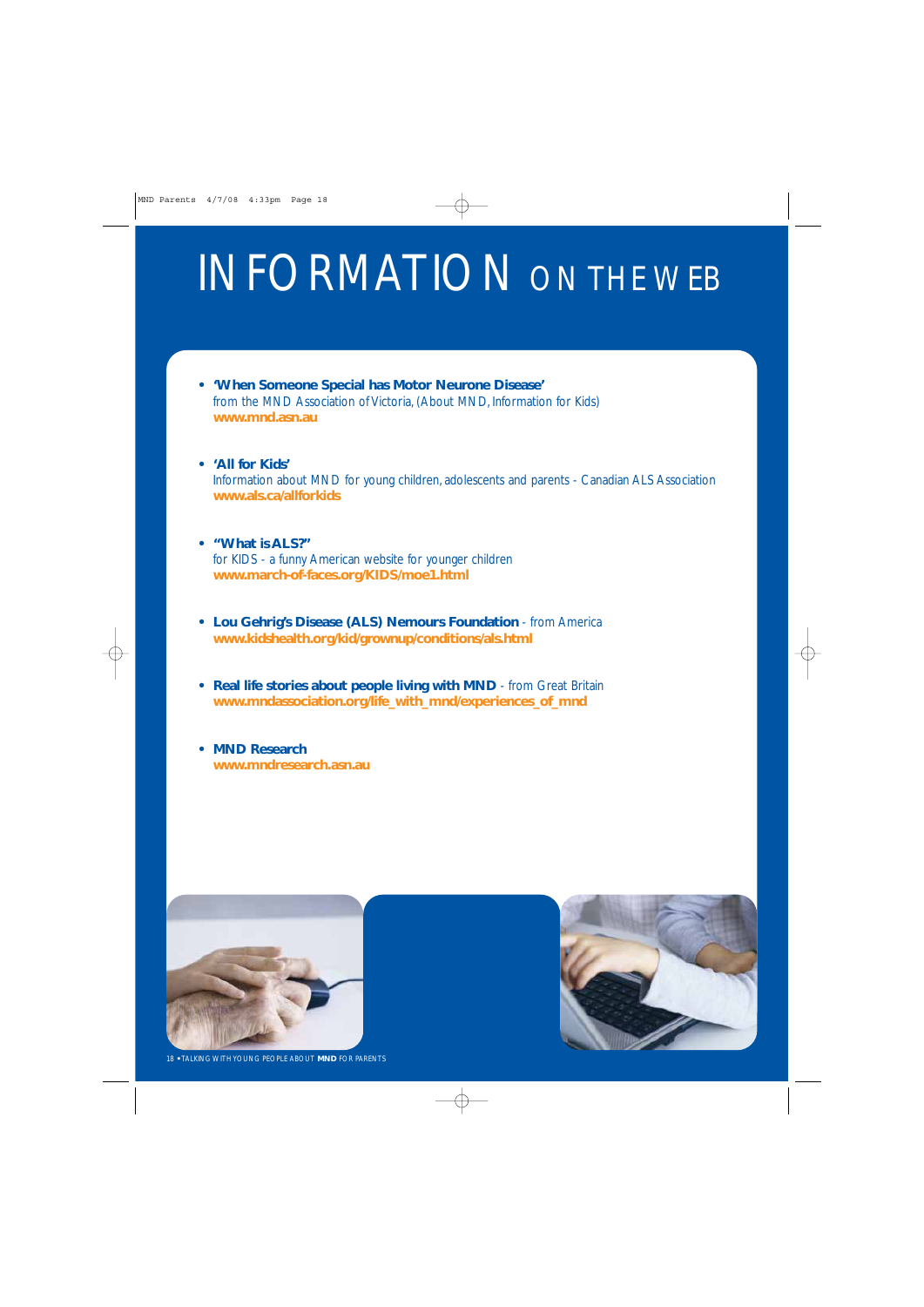## SUPPORT SERVICES FOR CHILDREN AND TEENAGERS

### **Kids Help Line: 1800 55 1800**

- 24 hour free call service for young people from 5 to 18. From anywhere in Australia (except from mobile/cell phones)
- Questions can be answered on the web site **www.kidshelp.com.au**
- Online counselling for young people **www.kidshelp.com.au** Web Counselling

### **National Centre for Childhood Grief**

**info@childhoodgrief.org.au**

E-mail support & counselling for teenagers

### **Reach Out**

### **www.reachout.asn.au**

Web-based service for young people to help themselves through tough times. The web site has a lot of useful fact sheets, including one on coping with grief

### **Carers Australia: 1800 242 636**

- **Who Cares? We Do! Support for Young Carers** Information, referral, support and activities for young people under 26 caring for a relative with a long-term illness or other problems. Free call anywhere in Australia except from mobile/cell phones
- **Young Carer Website www.youngcarers.net.au** Helpful information and contacts for local Carers Associations when a child is the only carer at home, or helps out whenever they can

#### **Carers New South Wales**

• **Young Carer Project www.youngcarersnsw.asn.au**  Discussion Board, stories, poems, information and more